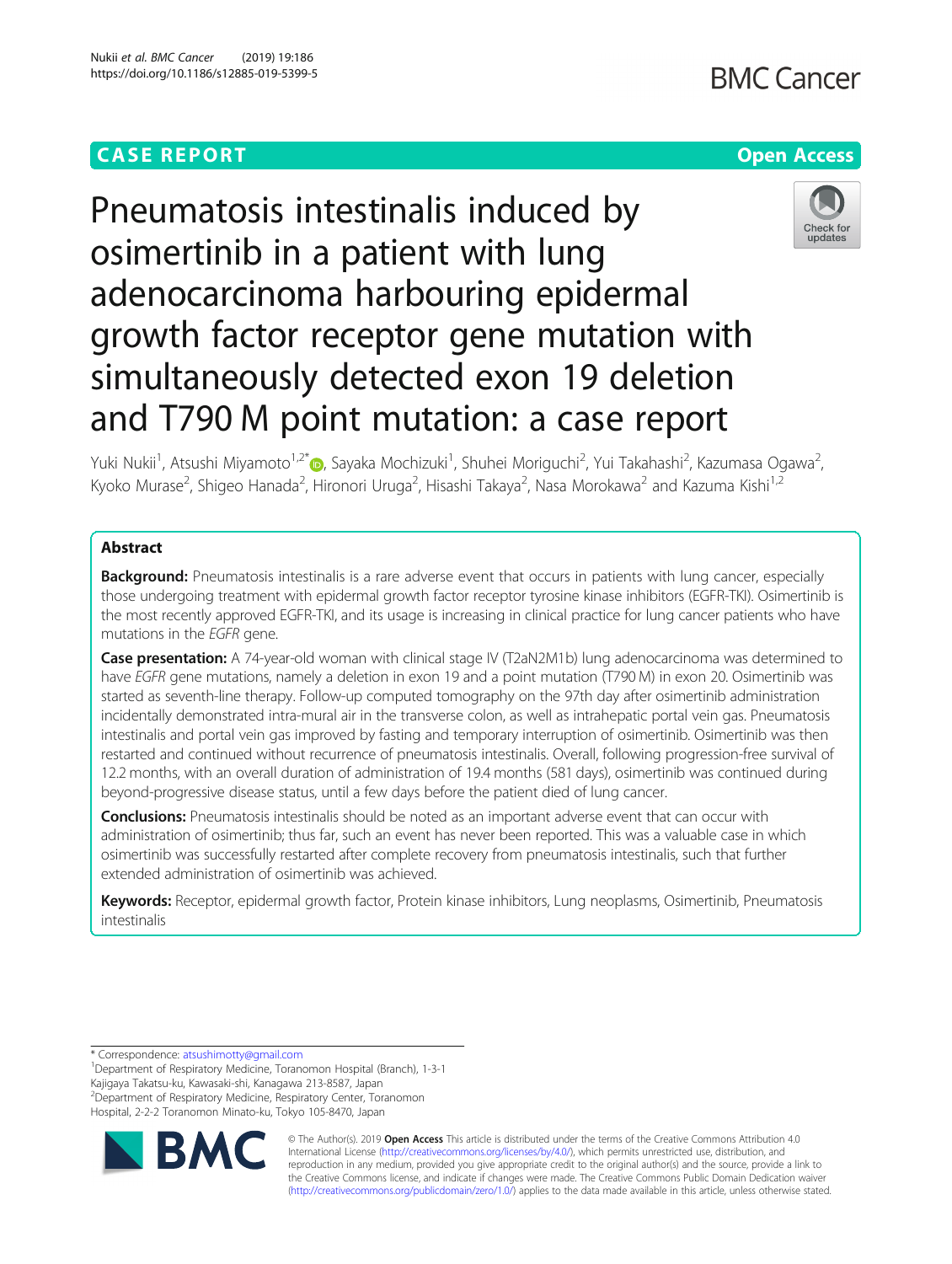# Background

Pneumatosis intestinalis is a disease in which air-containing cysts form within the submucosa or serosa of the intestinal tract [\[1](#page-5-0)]. Although the detailed pathogenesis or aetiology of intra-mural gas formation remains unknown, several mechanisms have been proposed, such as a bacterial theory and a mechanical theory [\[2,](#page-5-0) [3](#page-5-0)]. Overall, the development of pneumatosis intestinalis is believed to be multifactorial in individual patients, because the underlying diseases or medical conditions in each reported case have been considerably different [\[2](#page-5-0)]. Pneumatosis intestinalis can be secondary to several conditions such as digestive tract obstruction, ischemic bowel disease, inflammatory bowel disease, autoimmune disease, infectious enteritis, intestinal tumour, and trauma [[3\]](#page-5-0). The severity varies from benign to life-threatening disease [[4\]](#page-5-0). Pneumatosis intestinalis can also be secondary to some drugs, such as molecular targeted therapy agents [\[5](#page-5-0)], corticosteroids [\[4](#page-5-0)], and alpha-glucosidase inhibitors [[6\]](#page-5-0).

Pneumatosis intestinalis occurring during treatment for lung cancer has been reported previously, especially in patients receiving epidermal growth factor receptor (EGFR) tyrosine kinase inhibitors (TKIs), such as gefitinib and erlotinib [[7](#page-5-0)–[15](#page-5-0)]. In addition, pneumatosis intestinalis has been reported in patients treated with cytotoxic agents, such as amrubicin [[16\]](#page-5-0), S-1 plus oral leucovorin combination [\[17\]](#page-5-0), carboplatin plus irinotecan combination  $[18]$  $[18]$ , and cisplatin + irinotecan combination [[19](#page-5-0)]. Osimertinib is the most recently approved third-generation EGFR-TKI, which can be effective in patients with advanced-stage lung adenocarcinoma harbouring an EGFR gene mutation and an acquired drug-resistant mutation, such as the exon 20 T790 M point mutation [[20\]](#page-5-0). Furthermore, clinical benefits for use of osimertinib as first-line treatment in patients harbouring so-called common EGFR gene mutations (the exon 21 L858R point mutation and the exon 19 deletions) were proven in the FLAURA study [[21\]](#page-5-0); subsequently, an increasing number of patients with anticancer therapy naïve, EGFR gene mutation positive advanced non-small cell lung cancer have received osimertinib. Here, we report a case of osimertinib-induced pneumatosis intestinalis.

# Case presentation

A 69-year-old Japanese woman who had never smoked was initially diagnosed with clinical stage IV (T2aN2M1b in 7th edition) lung adenocarcinoma with pleural and bone metastasis. She had no history of chronic obstructive pulmonary disease, diabetes mellitus, or any colonic diseases (such as constipation). At the initial diagnosis, no EGFR gene mutation was detected in malignant pleural effusion by real-time polymerase chain reaction (PCR). A combination regimen with carboplatin, paclitaxel, and bevacizumab was started as the first-line treatment (Fig. [1](#page-2-0)). Next, pemetrexed, erlotinib, and docetaxel were administered as second-, third-, and fourth-line treatments, respectively. Each regimen was changed because of disease progression. Lung cancer progressed with increased pleural effusion after one cycle with gemcitabine (fifth-line treatment). Therefore, EGFR gene mutation was studied in pleural effusion, using the PCR fragment analysis/PCR clamp method, because the progression-free survival (PFS) of erlotinib was 24.7 months. Two EGFR gene mutations were detected, namely a deletion in exon 19 and a T790 M point mutation in exon 20. Based on the genetic results, afatinib was started as the sixth-line treatment, as recommended in the LUX-Lung-4 study [\[22\]](#page-5-0). Osimertinib was not an option because it was not yet approved at that time. The PFS of afatinib was 4.0 months. Treatment with afatinib was continued for 15.3 months (458 days) until osimertinib was approved.

Osimertinib (80 mg/day) was started as the seventh-line treatment at her age of 74, when the patient had a body mass index of  $16.2 \text{ kg/cm}^2$  and a performance status of 1. The adverse events, cutaneous pruritus and stomatitis, were graded with Common Terminology Criteria for Adverse Events (CTCAE, ver 4.0) as grade 1. However, there was gradual improvement in the shoulder pain that had resulted from bone metastasis, and oral administration of oxycodone was successfully stopped on the 87th day after osimertinib was started. The best response of osimertinib was stable disease. In follow-up computed tomography (CT) at day 97 after treatment with osimertinib, intra-mural air in the transverse colon and intra-hepatic portal vein gas were incidentally observed. Intra-mural air in the bowel intestine was considered to be pneumatosis intestinalis. However, no evidence of perforation was observed because free air was absent from the abdominal cavity (Figs. [2](#page-2-0)a, b and [3\)](#page-3-0). Progression of lung cancer was not recognized.

Because of the close association between pneumatosis intestinalis and EGFR-TKI usage [[5\]](#page-5-0), pneumatosis intestinalis was considered to have been induced by osimertinib, which had been most recently administered. There were no subjective symptoms, such as abdominal pain. Her white blood cell count was 3500/μL (normal range: 3400-9200/μL), serum C-reactive protein was 0.0 mg/dL (normal range: 0.0–0.3 mg/dL), and creatinine kinase (CK) was 48 IU/L (normal range: 62–287 IU/L). Therefore, there were no findings to indicate inflammatory response, such as infection or intestinal necrosis.

We put the patient on fasting conservatively and interrupted osimertinib on the first day of fasting, monitoring her condition carefully. She received neither antibiotics, nor an oxygen supply. After improvement of pneumatosis intestinalis and intra-hepatic portal vein gas on abdominal CT taken on day 7 (Fig. [2c](#page-2-0), d), we resumed meals orally on day 7 and osimertinib (80 mg/day) on day 10.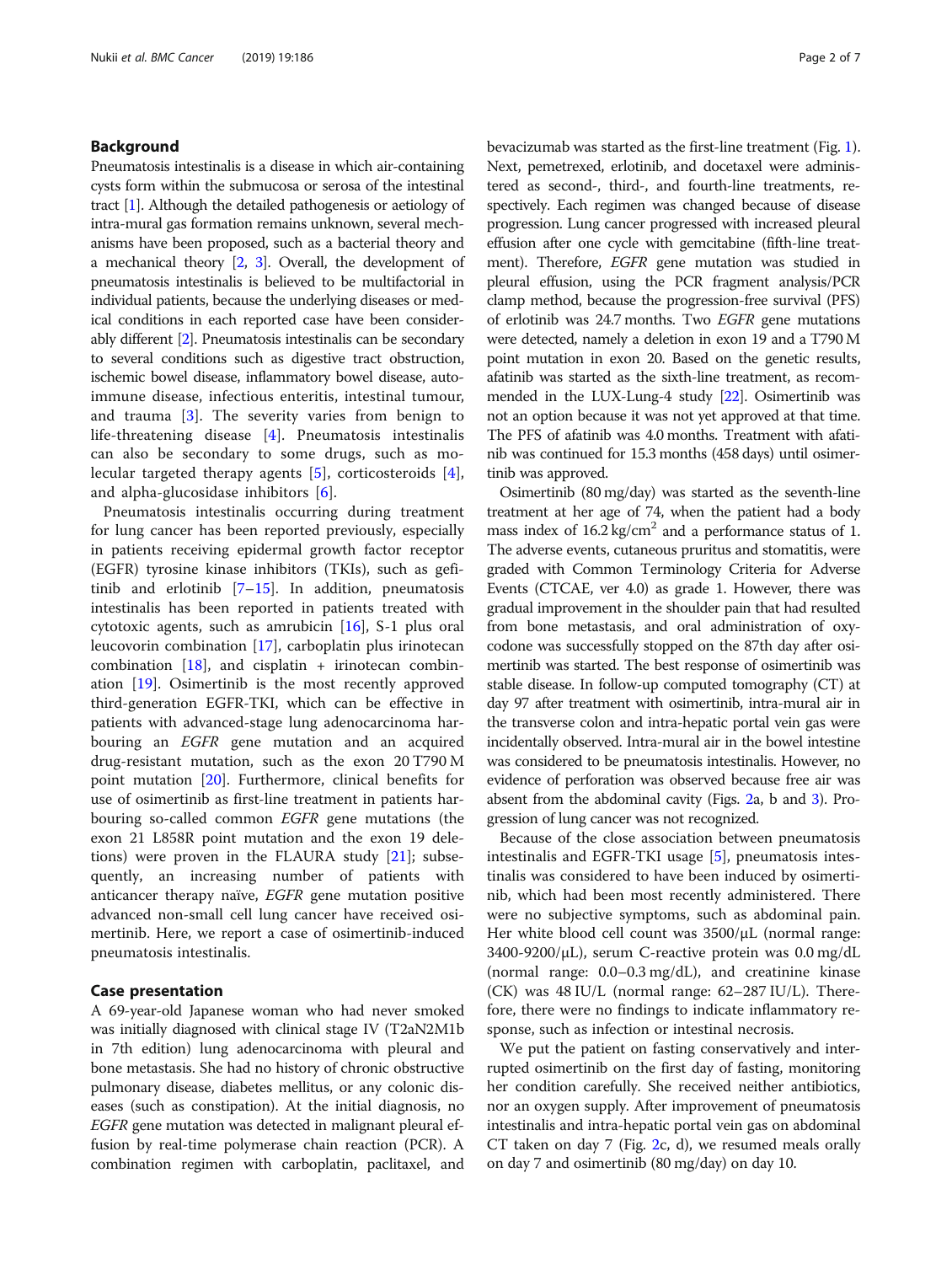<span id="page-2-0"></span>

It had been possible to continue osimertinib successfully. With a PFS of 12.2 months, osimertinib was continued with beyond-progressive disease status. Our patient was administered osimertinib until a few days before she died of lung cancer. The total duration of osimertinib administration was 19.4 months (581 days) (16.1 months [484 days] since complete recovery from pneumatosis intestinalis). Her overall survival was 79.3 months.

# Discussion and conclusions

Here, we report a case of pneumatosis intestinalis and intra-hepatic portal vein gas that occurred during administration of osimertinib to a patient with advanced-stage lung adenocarcinoma harbouring EGFR gene mutations (a deletion in exon 19 and a T790 M point mutation in exon 20). Pneumatosis intestinalis was resolved by conservative treatment and temporary interruption of osimertinib. Even after osimertinib had been

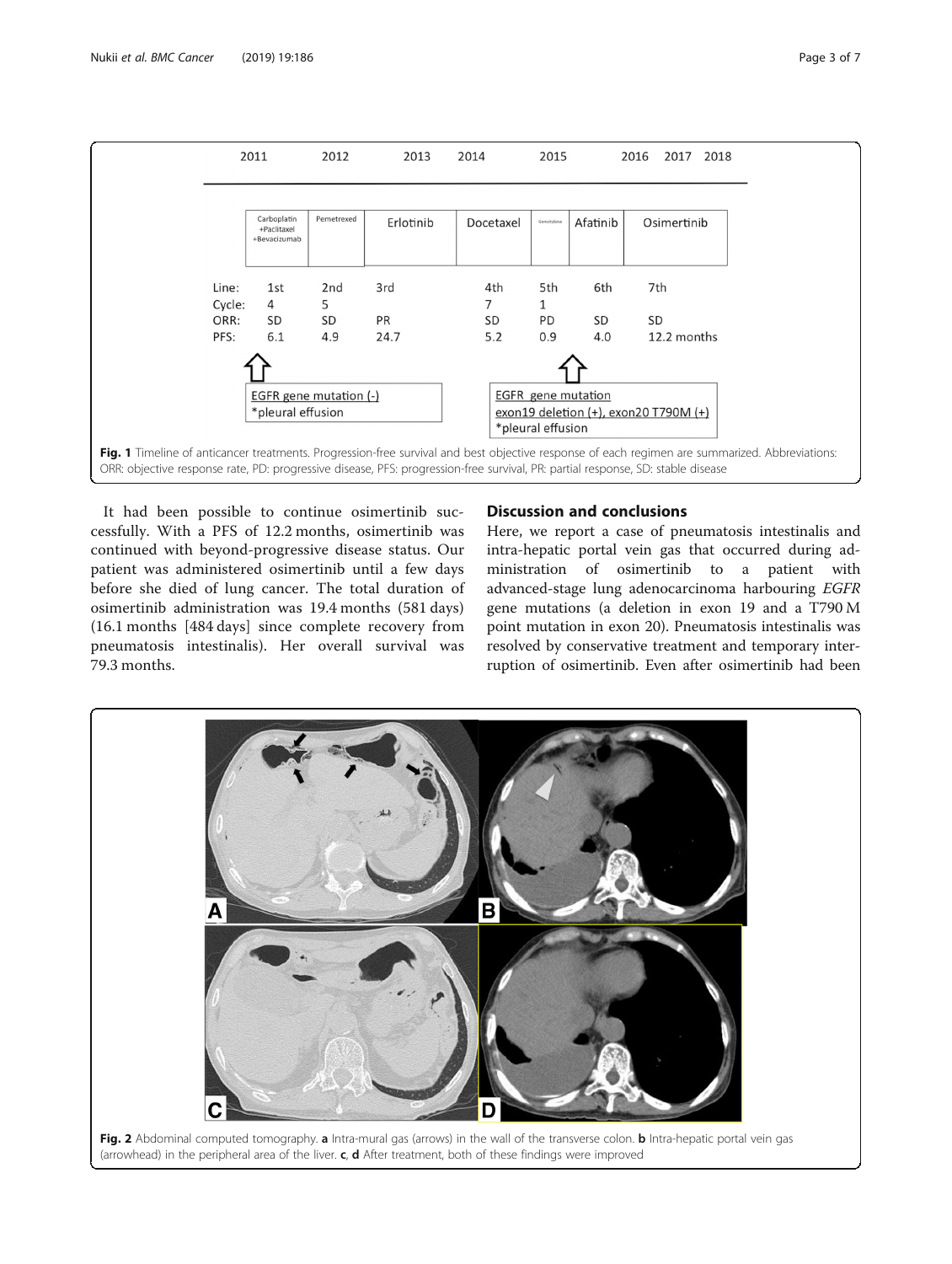<span id="page-3-0"></span>

restarted, no recurrence was observed during the remaining follow-up period.

Pneumatosis intestinalis is a disease in which air-containing cysts form within the submucosa or serosa of the intestinal tract  $[1]$  $[1]$ . Some theories that air intrudes to the intestinal wall have been proposed [\[3](#page-5-0), [23](#page-5-0)]: i) according to the mechanical theory, some mechanical triggers, such as drugs or immune dysfunction, may lead to disruption of the submucosa, fragility of integration of mucosal epithelia, intestinal wall injury, and increased intestinal pressure; ii) according to the bacterial theory, the bacilli invading the submucosa may promote mucosal breaks, increase submucosal permeability, and contribute to the production of gas within the submucosa; iii) according to the chemical/nutritional deficiency theory, some medicines such as alpha-glucosidase inhibitors, or malnutrition, may change the bacterial flora in the bowel intestine, leading to an increase in gas production; and iv) according to the pulmonary theory, the rupture of alveolar structures may increase the entry of air into the mesenteric vessels via the pneumomediastinum. Although the details of the mechanisms remain unknown, multifactorial triggers may cause pneumatosis intestinalis.

The detailed mechanism by which EGFR-TKIs cause pneumatosis intestinalis is not fully understood. However, a previous report has suggested that EGFR-TKIs could lead to pneumatosis intestinalis through the following process: i) the basic fibroblast growth factor, one of the growth factors expressed in the gastrointestinal tract, is involved in maintaining the gastrointestinal mucosa (epithelium) in a murine model [[24\]](#page-6-0); and ii) gefitinib damages the gastrointestinal mucosa and impairs its defence and repair function [[9\]](#page-5-0). These pharmacological actions of EGFR-TKIs may ultimately cause pneumatosis intestinalis. EGFR-TKIs, including osimertinib, may share a similar mechanism that impairs the turnover of intestinal epithelial cells.

Our patient had none of the other risk factors for pneumatosis intestinalis that have been reported previously, such as diabetes mellitus, steroid or narcotic use, underlying colonic disease, and pre-existing acute colonic infection. Although she had undergone long-term administration of multiple potentially causative agents for pneumatosis intestinalis, including other EGFR-TKIs and bevacizumab (Fig. [1\)](#page-2-0), her first episode of pneumatosis intestinalis did not occur until osimertinib treatment was initiated. Because oxycodone was successfully stopped only 10 days before the diagnosis of pneumatosis intestinalis, the patient's risk of pneumatosis intestinalis had been reduced at the time that pneumatosis intestinalis was diagnosed.

Mild disease is usually asymptomatic and pneumatosis intestinalis is detected by routine CT study incidentally with median duration until detection with less than 3 months [[5\]](#page-5-0). Mild disease usually improves with conservative treatment and withdrawal of EGFR-TKI treatment. The typical symptoms of pneumatosis intestinalis are abdominal pain, diarrhoea, distention, nausea/vomiting, bloody/mucous stool, and constipation [[5\]](#page-5-0). These symptoms may be observed in severe disease, especially when both intestinal perforation and peritonitis occur. These manifestations may lead the patients to emergency surgery [\[2](#page-5-0), [25](#page-6-0)]. The current case has neither overt symptoms nor any laboratory findings suggestive of intestinal necrosis or severe disease.

Radiologically, the characteristic findings have been investigated. Abdominal CT features suggestive of severe life-threatening disease have been reported as bowel wall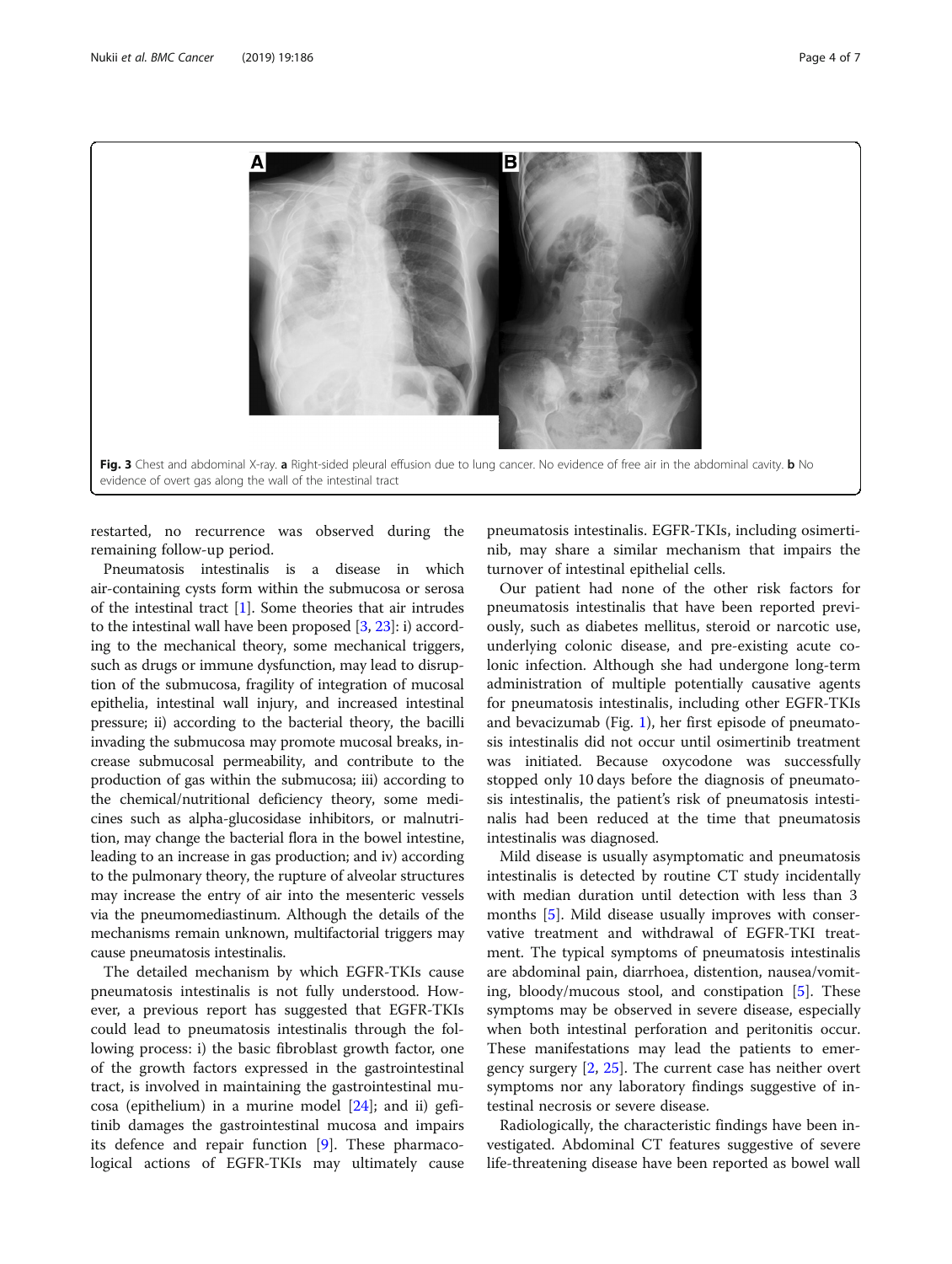thickening, mesenteric stranding, ascites, bowel dilatation, location confined to small bowel, and portomesenteric venous gas [\[4](#page-5-0)]. In the current case, none of the aforementioned CT features suggestive of life-threatening disease were observed (Fig. [2](#page-2-0)a, b).

Intra-hepatic portal vein gas is probably air that intrudes into the portal vein via the intestinal tract [[26](#page-6-0)]. It is commonly observed in combination with pneumatosis intestinalis [\[9](#page-5-0)]. Furthermore, its identification is usually, but not always, helpful to distinguish severe from mild disease, and it is strongly associated with mesenteric ischemia [\[1](#page-5-0)]. In the current case, the extent of intra-hepatic portal vein gas was very mild (Fig. [2](#page-2-0)b). This may be the reason why the presence of intra-hepatic portal vein gas was not associated with severe mesenteric ischemia in this case.

There are reports of nine cases of patients with pneumatosis intestinalis caused by EGFR-TKI usage (Table 1) [[7](#page-5-0)–[15\]](#page-5-0). Gefitinib and erlotinib were used in six and three patients, respectively. Among all but one, conservative observation and withdrawal of EGFR-TKIs were chosen as the major treatments (Table 1). Iwasaku et al. [\[8](#page-5-0)], Otsubo et al. [\[11](#page-5-0)], and Maeda et al. [\[12](#page-5-0)] reported

patients who were re-administered EGFR-TKIs after the symptom of mild abdominal pain improved. Yamamoto et al. [[14\]](#page-5-0) reported another case of pneumatosis intestinalis that was resolved without interruption of EGFR-TKI treatment. In that case, none of the aforementioned clinical and radiological findings suggestive of life-threatening disease were observed, and the extent of the involved areas was limited in our case. All prior cases have occurred in Asian countries, primarily Japan [[7](#page-5-0)–[15\]](#page-5-0). It is well-known that there is an ethnic difference in the prevalence of EGFR positive lung cancer between Western and Asian populations [[27,](#page-6-0) [28](#page-6-0)]. The prevalence of pneumatosis intestinalis may correspond to that of EGFR gene mutation positive lung cancer. Upon review of prior case reports with regard to Asian patients, no risk factors other than those previously reported to cause pneumatosis intestinalis were found.

Because our patient had already experienced six regimens of anticancer therapy, osimertinib was considered to be the singular option that had the potential to stabilize the progression of lung cancer. The restart and continuation of osimertinib under close observation was a meaningful approach, which resulting in the patient

Table 1 Reported cases of pneumatosis intestinalis in patients with lung cancer who received treatment with EGFR-TKIs

| Drug                          | First author             | Publication<br>year | sex      | Age/ Treatment                               | Symptoms                                                      | Complication                                                                           | Outcome      | Restart of EGFR- Recurrence<br>TKI treatment |           |
|-------------------------------|--------------------------|---------------------|----------|----------------------------------------------|---------------------------------------------------------------|----------------------------------------------------------------------------------------|--------------|----------------------------------------------|-----------|
| Gefitinib                     | Higashino<br>(7)         | 2010                | 67/F     | Observation/<br>withdrawal                   | Mild abdominal<br>pain                                        | Intra-peritoneal free<br>air                                                           | Improved     | <b>ND</b>                                    | L,        |
| Gefitinib                     | Iwasaku (8)              | 2012                | 82/F     | Observation/<br>withdrawal                   | Mild abdominal<br>pain                                        | None                                                                                   | Improved Yes |                                              | Yes       |
| Gefitinib                     | Lee $(9)$                | 2012                | 66/F     | Observation/<br>withdrawal                   | Vomiting, diarrhea,<br>and abdominal<br>distension            | Intra-hepatic portal<br>veinous gas with<br>suggestive of liver<br>infarction          | Improved No  |                                              |           |
| Gefitinib                     | Wakabayashi 2012<br>(10) |                     | 83/<br>M | Surgery/<br>withdrawal                       | Fever, vomiting,<br>diarrhea, and<br>severe abdominal<br>pain | Intra-peritoneal<br>free air, remarkable<br>elevation of<br>inflammatory<br>parameters | Improved ND  |                                              |           |
| Gefitinib                     | Otsubo (11)              | 2015                | 71/<br>M | Observation/<br>withdrawal                   | Vomiting, diarrhea,<br>and abdominal pain                     | Intra-peritoneal<br>free air                                                           | Improved Yes |                                              | <b>No</b> |
| Gefitinib                     | Maeda (12)               | 2016                | 80/F     | Observation/<br>withdrawal                   | Anorexia, constipation,<br>and abdominal<br>distension        | Intra-peritoneal<br>free air, mild<br>elevation of<br>inflammatory<br>parameters       | Improved Yes |                                              | Yes       |
| $E$ rlotinib +<br>bevacizumab | Tsukita (13)             | 2014                | 69/<br>M | withdrawal                                   | Observation/ No symptoms                                      | Intra-peritoneal<br>free air                                                           | Improved ND  |                                              |           |
| $Frlotinib +$<br>pemetrexed   | Yamamoto<br>(14)         | 2014                | 70/F     | Observation,<br>continuation<br>of erlotinib | Vomiting, anorexia,<br>diarrhea, and<br>abdominal pain        | None                                                                                   | Improved -   |                                              |           |
| $E$ rlotinib +<br>bevacizumab | Saito (15)               | 2016                | 73/F     | Observation/<br>withdrawal                   | Anorexia and<br>fatique                                       | Intra-peritoneal<br>free air                                                           | Improved No  |                                              |           |
| Osimertinib                   | Current case             | 2018                | 73/F     | Observation/<br>withdrawal                   | No symptoms                                                   | Intra-hepatic portal<br>vein gas                                                       | Improved Yes |                                              | No        |

Abbreviations: EGFR-TKI epidermal growth factor receptor tyrosine kinase inhibitor, F female, M male, ND not described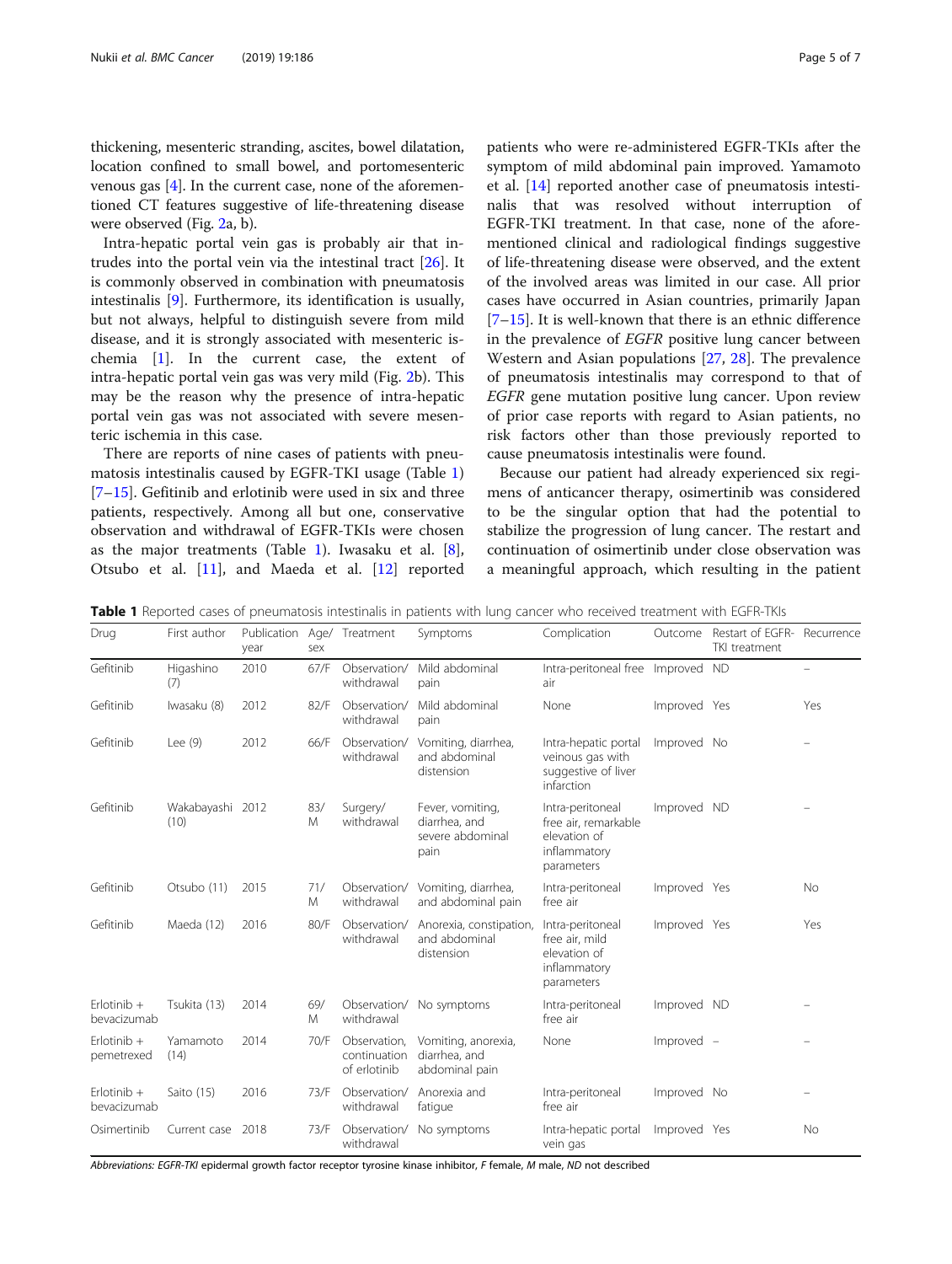<span id="page-5-0"></span>maintaining PFS for 19.4 months. Our patient had essentially no underlying risk factors, and the change of the EGFR-TKI from afatinib to osimertinib was the only way in which her condition was altered during the time that pneumatosis intestinalis developed. The absence of recurrence after restarting osimertinib might be explained by the use of dietotherapy that focused on ease of digestion and the avoidance of factors that could have exacerbated pneumatosis intestinalis, such as constipation.

Pneumatosis intestinalis is a rare adverse event that can occur in patients with lung cancer treated with osimertinib. In this case, it was a valuable and successful option to restarted osimertinib after the patient had completely recovered from pneumatosis intestinalis without deterioration, resulting in extended administration of osimertinib.

#### Abbreviations

CK: Creatinine kinase; CT: Computed tomography; CTCAE: Common terminology criteria for adverse event; EGFR: Epidermal growth factor; ORR: Objective response rate; PCR: Polymerase chain reaction; PD: Progressive disease; PFS: Progression-free survival; PR: Partial response; SD: Stable disease; TKI: Tyrosine kinase inhibitor

#### Acknowledgements

None.

#### Funding

No funding was used to acquire the information/data described in this case report.

#### Availability of data and materials

Data sharing is not applicable for this case report, as no datasets were generated during the current study, which was based on clinical observations.

#### Authors' contributions

YN, AM, SM1, SM2, YT, KO, KM, SH, HU, HT, NM, and KK collected the patient's data, provided the figures and table, and gave critical interpretation of the manuscript. KK provided final approval for the version to be published. The final version of the manuscript was read and approved by all authors.

#### Ethics approval and consent to participate

This case report was approved by the local ethics committee of Toranomon Hospital (approval number #1753-B, 2018/12/11).

#### Consent for publication

Written informed consent for publication of this case report and the associated images was obtained from the patient.

#### Competing interests

The authors declare that they have no competing interests.

# Publisher's Note

Springer Nature remains neutral with regard to jurisdictional claims in published maps and institutional affiliations.

# Received: 13 December 2018 Accepted: 20 February 2019 Published online: 28 February 2019

# References

- 1. Ho LM, Paulson EK, Thompson WM. Pneumatosis intestinalis in the adult: benign to life-threatening causes. AJR Am J Roentgenol. 2007;188:1604–13.
- St Peter SD, Abbas MA, Kelly KA. The spectrum of pneumatosis intestinalis. Arch Surg. 2003;138:68–75.
- 3. Khalil PN, Huber-Wagner S, Ladurner R, Kleespies A, Siebeck M, Mutschler W, et al. Natural history, clinical pattern, and surgical considerations of pneumatosis intestinalis. Eur J Med Res. 2009;14:231–9.
- Lee KS, Hwang S, Hurtado Rúa SM, Janjigian YY, Gollub MJ. Distinguishing benign and life-threatening pneumatosis intestinalis in patients with cancer by CT imaging features. AJR Am J Roentgenol. 2013;200:1042–7.
- 5. Shinagare AB, Howard SA, Krajewski KM, Zukotynski KA, Jagannathan JP, Ramaiya NH. Pneumatosis intestinalis and bowel perforation associated with molecular targeted therapy: an emerging problem and the role of radiologists in its management. AJR Am J Roentgenol. 2012;199:1259–65.
- 6. Yamashita T, Yoneda M. A case of pneumatosis cystoides intestinalis induced by α-glucosidase inhibitor. Kyotofuritsuikadaigaku Zasshi. J Kyoto Prefectural Uni Med. 2014;123:255–62 (in Japanese).
- 7. Higashino M, Hirano S, Uemura M, Fujita Y, Sugiyama E, Ishihara S, et al. Consideration of two cases with intestinal emphysema during lung cancer treatment. Haigan. Jpn J Lung Cancer. 2010;50:727 (in Japanese)(Abstract).
- 8. Iwasaku M, Yoshioka H, Korogi Y, Kunimasa K, Nishiyama A, Nagai H, et al. Pneumatosis cystoides intestinalis after gefitinib therapy for pulmonary adenocarcinoma. J Thorac Oncol. 2012;7:257.
- 9. Lee JY, Han HS, Lim S, Shim YK, Choi YH, Lee OJ, et al. Pneumatosis intestinalis and portal venous gas secondary to gefitinib therapy for lung adenocarcinoma. BMC Cancer. 2012;12:87.
- 10. Wakabayashi H, Yamada T, Yokoi K, Tanaka N, Yokomuro S, Uchida E. Possible cause of gefitinib, pneumatosis cystoides intestinalis cases that were difficult to differentiate from gastrointestinal perforation. Nihon Rinshou Geka Gakkai Zassi. J Jpn Surg Assoc. 2012;73:735 (in Japanese)(Abstract).
- 11. Ohtusbo A, Watanabe S, Tanaka T, Morita A, Takeda Y, Uruga K, et al. A case of lung adenocarcinoma successfully treated with erlotinib after recovering from pneumatosis cystoides intestinalis caused by gefitinib. Niigata Igakukai Zassi. Niigata Med J. 2015;129:534–8 (in Japanese).
- 12. Maeda A, Nakata M, Shimizu K, Yukawa T, Saisho S, Okita R. Pneumatosis intestinalis after gefitinib therapy for pulmonary adenocarcinoma: a case report. World J Surg Oncol. 2016;14:175.
- 13. Tsukita Y, Watanabea K, Morita M, Watanuki R, Suzuki A, Fukuhara T, et al. Pneumatosis intestinalis associated with treatment of pulmonary adenocarcinoma with bevacizumab and erlotinib. Nihon Kokyuuki Gakkaishi. Ann Jpn Respir Soc. 2014;3:442–5 (in Japanese).
- 14. Yamamoto A, Kikuchi N, Isobe K, Wada T, Shibuya K, Homma S. A case of lung cancer complicating pneumatosis intestinalis during beyond progressive disease therapy. Nihon Kokyuuki Gakkaishi. Ann Jpn Respir Soc. 2014;3:548–52 (in Japanese).
- 15. Saito A, Watanabe S, Yabe H, Yamazoe M, Takahashi R, Tanaka Y. A case of pulmonary adenocarcinoma developing pneumatosis intestinalis during chemotherapy combined with erlotinib and bevacizumab. Dounan Igakkaishi. J Med Assoc South Hokkaido. 2016;69:79 (in Japanese)(Abstract).
- 16. Ishiwata T, Suda A, Abe M, Kantake M, Shinozaki T. A case of pneumatosis cystoides intestinalis during systemic chemotherapy for small-cell lung cancer. Haigan. Jpn J Lung Cancer. 2013;53:144–9 (in Japanese).
- 17. Naito T, Seto T, Takeda K, Goto K, Okamoto I, Nakagawa K, et al. Phase II clinical trial of S-1 plus oral leucovorin in previously treated patients with non-small-cell lung cancer. Lung Cancer. 2014;86:339–3.
- 18. Uryu K, Umakoshi T, Hyakutake T, Hasegawa Y, Asano K, Harada H. Pneumatosis cystoides intestinalis in a patient with lung cancer. Nihon Kokyuuki Gakkai Zasshi. 2010;48:972–5 (in Japanese).
- 19. Shimazu K, Ogata R, Tanio Y, Fushimi H. An autopsy case report of pneumatosis cystoides intestinalis in lung cancer patient undergoing chemotherapy. Shindan Byori. Jpn J Diagn Pathol. 2010;27:135–9 (in Japanese).
- 20. Mok TS, Wu YL, Ahn MJ, Garassino MC, Kim HR, Ramalingam SS, et al. Osimertinib or platinum-pemetrexed in EGFR T790M-positive lung cancer. N Engl J Med. 2017;376:629–40.
- 21. Soria J-C, Ohe Y, Vansteenkiste J, Reungwetwattana T, Chewaskulyong B, Lee KH, et al. Osimertinib in untreated EGFR-mutated advanced non-small cell lung cancer. N Engl J Med. 2018;378:113–25.
- 22. Katakami N, Atagi S, Goto K, Hida T, Horai T, Inoue A, et al. LUX-lung 4: a phase II trial of afatinib in patients with advanced non-small-cell lung cancer who progressed during prior treatment with erlotinib, gefitinib, or both. J Clin Oncol. 2013;31:3335–41.
- 23. Wu LL, Yang YS, Dou Y, Liu QS. A systematic analysis of pneumatosis cystoids intestinalis. World J Gastroenterol. 2013;19:4973–8.